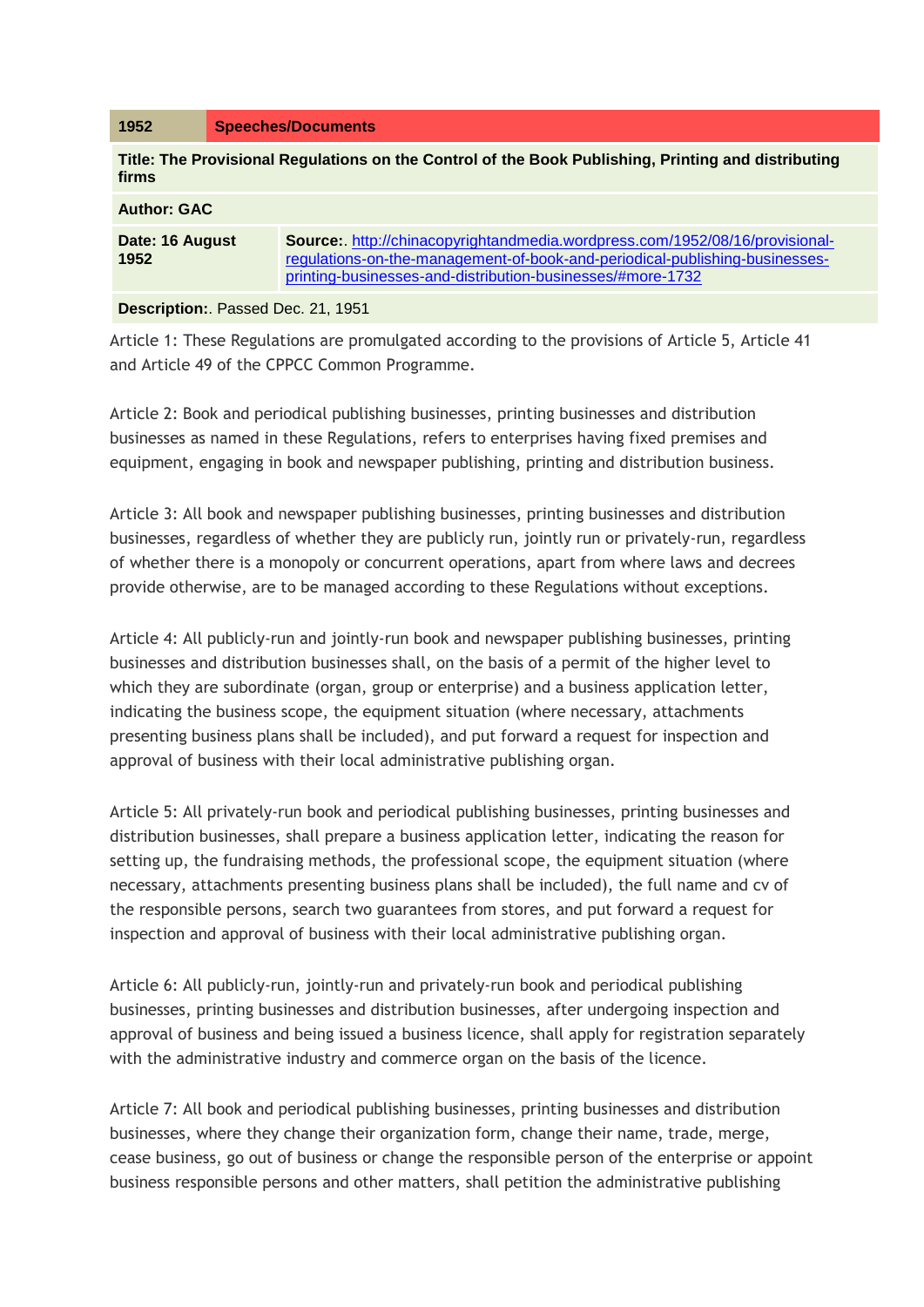organ for inspection and approval. The administrative publishing organ shall consult with the administrative industry and commerce organ concerning the approval of business cessation or going out of business.

Article 8: All those running book and periodical publishing businesses, shall abide by all of the following provisions:

I, they shall have a determined specialization orientation;

II, they shall set up editorial departments or specialized editorial personnel;

III, they shall regularly compile theme selection plans, editorial plans and publishing plans, and submit them to the local administrative publishing department;

IV, they shall indicate the number of their business licence on the colophon of their publications;

V, they may not print books violating the CPPCC Common Programme and government laws and decrees;

VI, they may not publish documents or tables divulging State secrets;

VII, they may not infringe other persons' author's and publishing rights and interests;

VIII, the publishing rights of all levels' People's Government legal and decree documents belongs to all levels' People's Publishing Houses and their authorized publishers, other publishing businesses may not publish or print them;

IX, after the publication of all sorts of books and publications, they shall submit a sample to all levels' administrative publishing organs and the National Library, rules for this are formulated separately;

X, when starting the publication of a periodical, they shall apply for registration separately with administrative publishing departments, rules for this are formulated separately. (see below)

Article 9: All those running book and periodical printing businesses, shall abide by all of the following provisions:

I, they may not undertake the printing of all sorts of books and periodicals of which the publication is prohibited by government decree;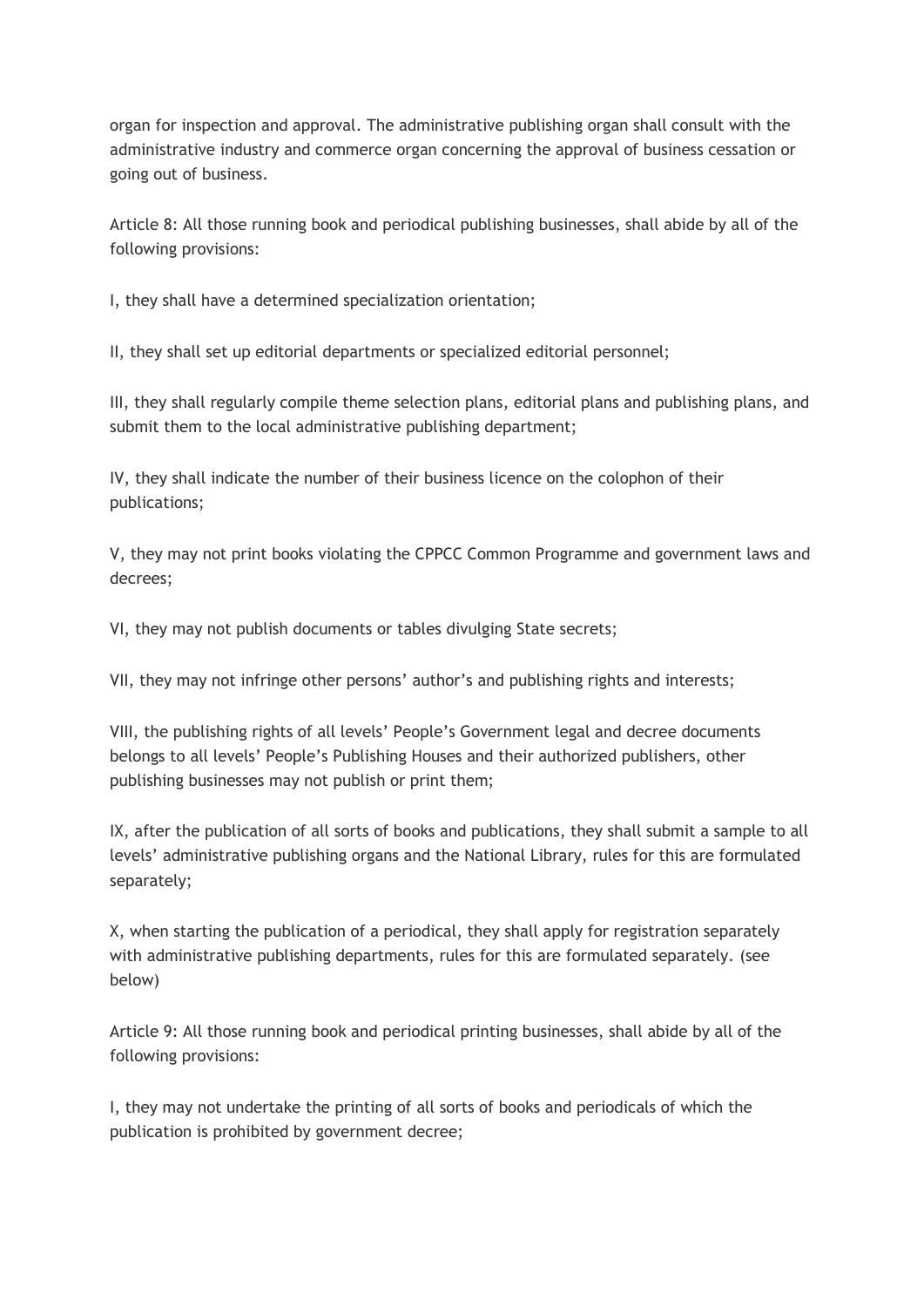II, they may not undertake the printing of books and periodicals violating the CPPCC Common Programme and government laws and decrees;

III, when completing the printing of books, they shall submit one copy of every title to the local administrative publishing organ at the time of delivery.

Article 10: All those running book and periodical distribution businesses, they shall abide by all the following provisions:

I, they may not distribute all sorts of books and periodicals of which the distribution is prohibited by decree;

II, they may not distribute illegally imported foreign books and periodicals;

III, when engaging in book and periodical circulation and supply, they shall obtain permission from the local administrative publishing department.

Article 11: All those violating the provisions of Article 8 until Article 10 of these Regulations, are punished by the administrative publishing department with a warning or cancellation of their business licence. When business licences are cancelled, the local administrative industry and commerce organ shall be notified to cancel registration.

Article 12: When book and periodical publishing businesses, printing businesses and distribution businesses have one of the following circumstances, the administrative publishing organ may cancel their business licence, and notify the local administrative industry and commerce organ to cancel their registration.

I, where after business approval, it is discovered that the application matters were not true or the business scope exceeds the approved scope and circumstances are grave;

II, those writing, publishing, printing or distributing under the illegally-used name of another person;

III, where publishing businesses cease business without cause for a period exceeding six months.

Article 13: Implementation rules for these Regulations are formulated separately by the Central People's Government General Administration of Publications.

Article 14: These Regulations are promulgated and implemented by the Central People's Government State Administrative Council.

**Provisional Periodical Registration Rules**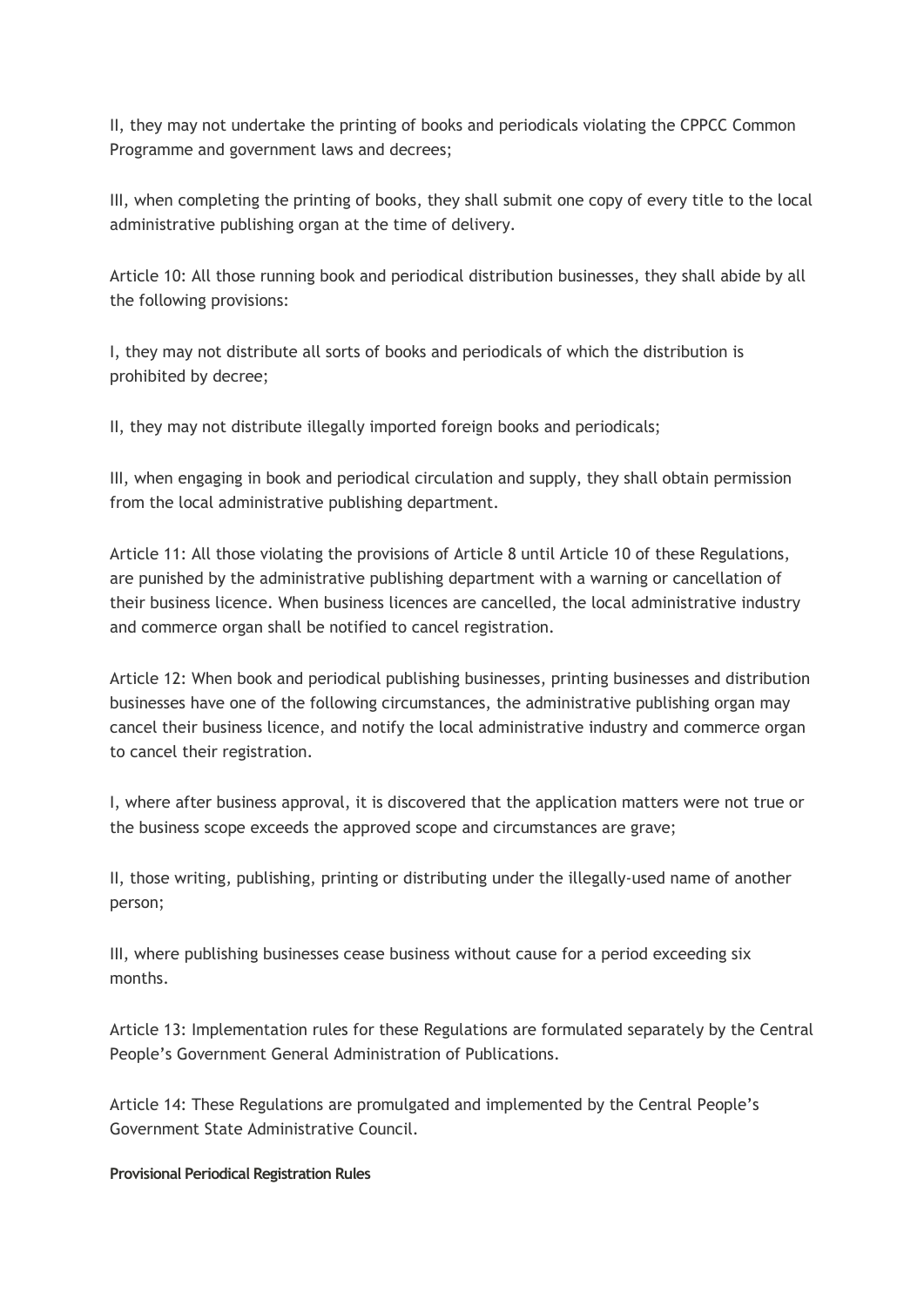Article 1: On the basis of the provisions of Article 8 Clause 10 of the "Provisional Regulations on Managing the Book and Periodical Publishing, Printing and Distribution Sectors", these Rules are formulated.

Article 2: Periodicals as named in these Regulations, are the following publications with writing or images, which are published continuously and openly distributed: I, regular periodical publications other than news;

II, editorial publications that are publish in periodical form although not regularly published.

Except for periodicals published internally by organs, organizations, armed forces, schools and enterprises, those wishing to enjoy postal treatment as newsprint periodicals, must also conduct registration formalities according to these Rules.

Article 3: For all sorts of periodicals, the main responsible person shall, before distribution, apply for a letter of registration and an application for registration form from the local administrative publishing organ, fill this out truthfully item by item, and apply for registration, only after the receiving administrative publishing department reports this to higher authorities for examination and approval, and registration certificates are issue, may periodicals be distributed.

Article 4: During the period of holding a certificate of registration, apart from conducting management according to the "Provisional Regulations on Managing the Book and Periodical Publishing, Printing and Distribution Sectors", all following provisions shall also be observed:

I: every number shall carry the number of the registration certificate (single sheets print this under the periodical name, bound volumes print this on top of the back cover, close to the spine);

II every number's colophon shall carry the names of the publisher and editor (chief editor) and the addresses of the editing, printing and distribution offices;

III, one month before expiry of the registration certificate, an application for exchange of the registration certificate or extension of the period of validity of the original registration certificate shall be made;

IV, when a registration certificate is lost, an application shall be made for replacement;

V, when there are circumstances such as mergers, transfers, change of name or change of publisher and editor, and other circumstances, an application for registration modification shall be made;

VI, When it is decided to cease the periodical, an application for registration cancellation shall be made, and the registration certificate is handed in for cancellation.